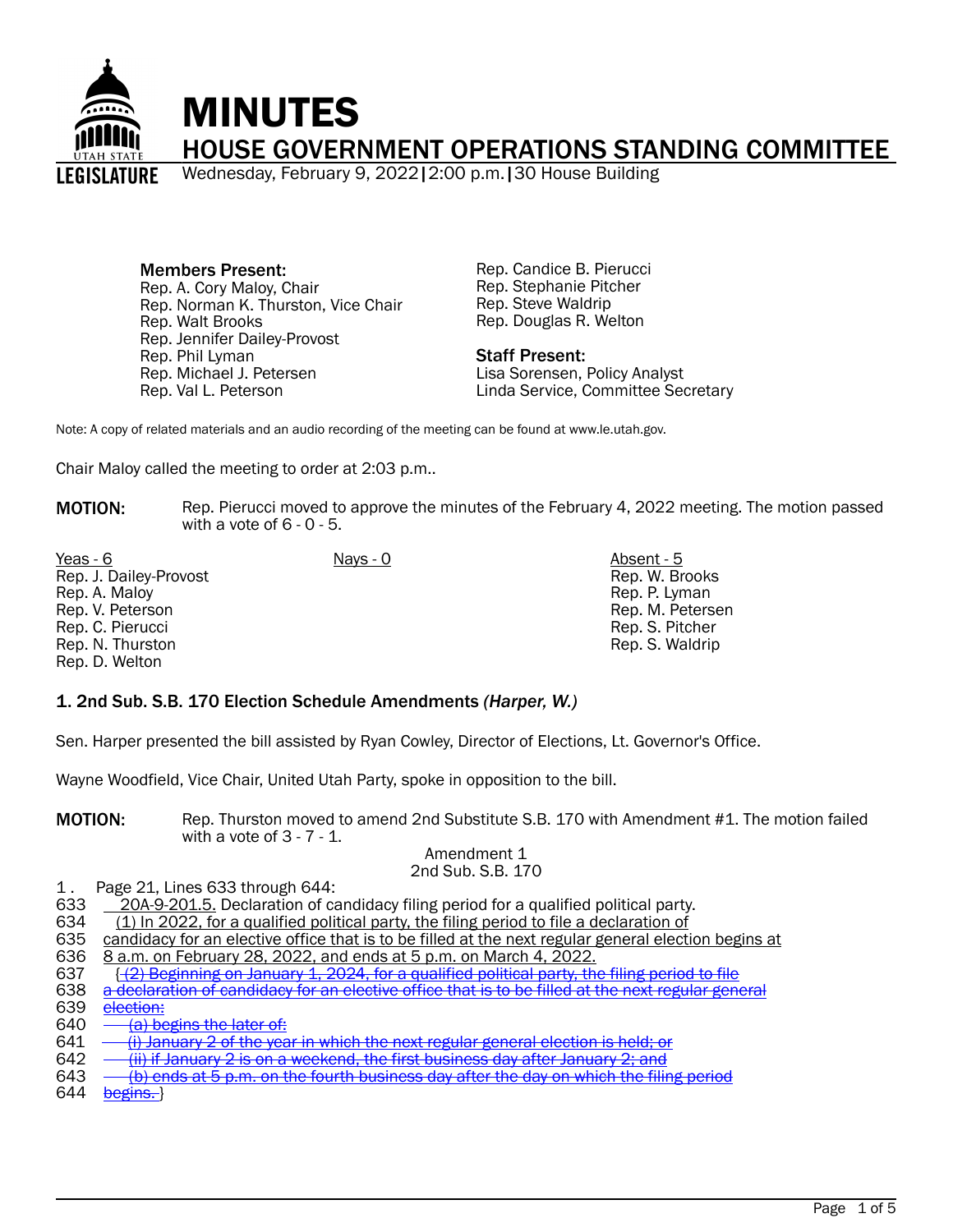Rep. N. Thurston Rep. S. Waldrip Rep. D. Welton

Yeas - 3 Nays - 7 Nays - 7 Absent - 1 Rep. W. Brooks Rep. J. Dailey-Provost Rep. A. Maloy Rep. M. Petersen Rep. V. Peterson Rep. C. Pierucci Rep. S. Pitcher

Rep. P. Lyman

Rep. P. Lyman Rep. S. Waldrip

**MOTION:** Rep. Dailey-Provost moved to pass 2nd Substitute S.B. 170 out favorably. The motion passed with a vote of 9 - 1 - 1.

Rep. N. Thurston Rep. P. Lyman

<u>Yeas - 9</u> Nays - <u>1 Absent - 1 Absent - 1 Absent - 1 Absent - 1 Absent - 1 Absent - 1 Absent - 1 Absent - 1 Absent - 1 Absent - 1 Absent - 1 Absent - 1 Absent - 1 Absent - 1 Absent - 1 Absent - 1 Absent - 1 Absent - 1 Abs</u> Rep. W. Brooks Rep. J. Dailey-Provost Rep. A. Maloy Rep. M. Petersen Rep. V. Peterson Rep. C. Pierucci Rep. S. Pitcher Rep. S. Waldrip Rep. D. Welton

### 2. H.B. 188 Voter Signature Verification Amendments *(Eliason, S.)*

Rep. Eliason presented the bill assisted by Ricky Hatch, Weber County Clerk/Auditor and Chair, Clerk's Legislative Committee.

Heather Fannon spoke in support of the bill.

Ryan Cowley spoke in support of the bill.

Nate Crippes, Public Affairs Supervising Attorney, Disability Law Center, spoke in support of the bill.

Nikola Venugopal, Director of Campaigns, ACLU, spoke in support of the bill.

Dalane England, United Women's Forum, spoke in support of the bill.

**MOTION:** Rep. Peterson moved to replace H.B. 188 with 1st Substitute H.B. 188. The motion passed with a vote of 9 - 0 - 2.

Yeas - 9 Nays - 0 Absent - 2 Rep. W. Brooks Rep. J. Dailey-Provost Rep. A. Maloy Rep. M. Petersen Rep. V. Peterson Rep. C. Pierucci Rep. S. Pitcher Rep. N. Thurston Rep. D. Welton

MOTION: Rep. Peterson moved to amend 1st Sub H.B. 188 with Amendment #1. The motion passed with a vote of 9 - 0 - 2.

Amendment 2 1st Sub. H.B. 188

1 . Page 7, Lines 193 through 196: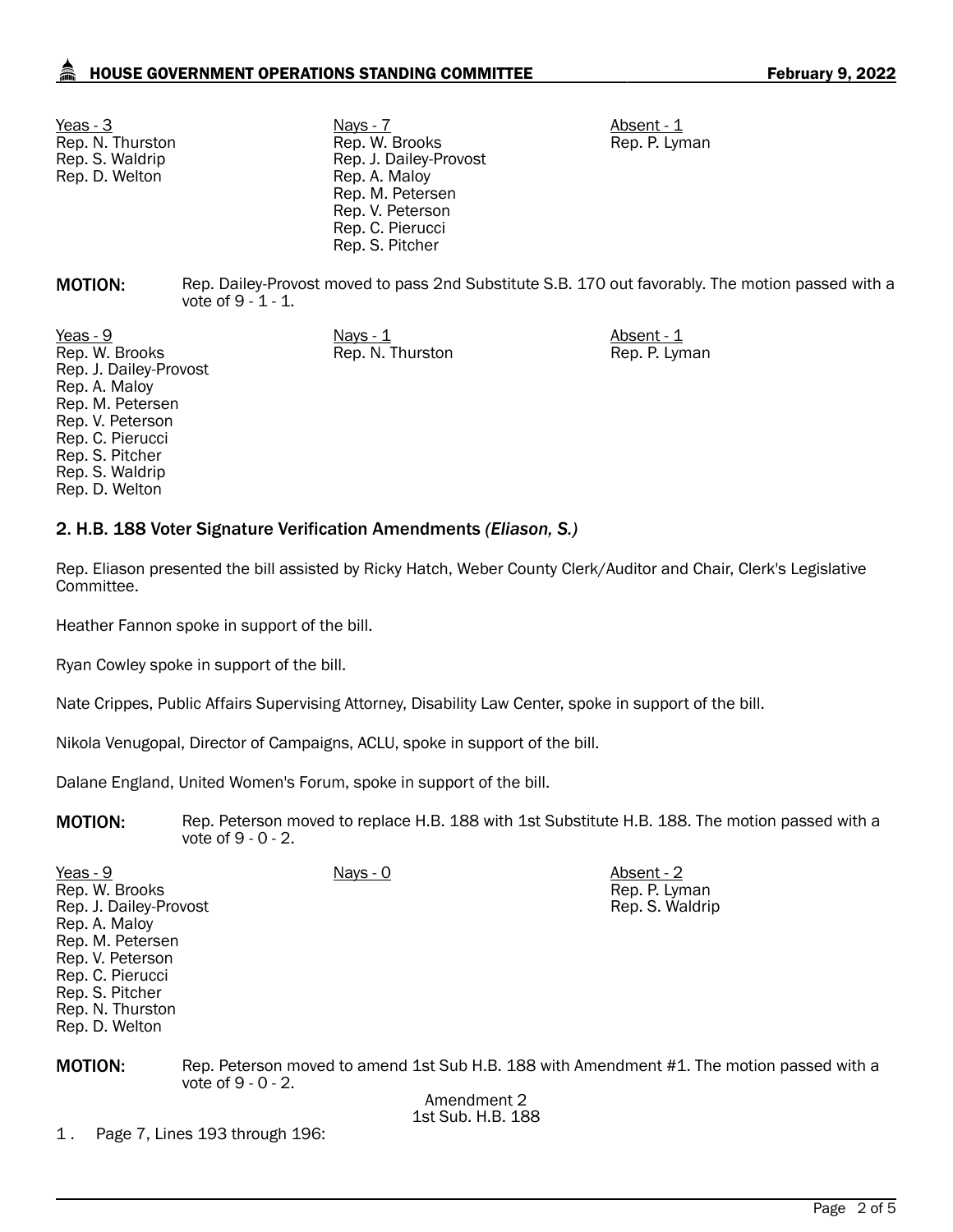# HOUSE GOVERNMENT OPERATIONS STANDING COMMITTEE FEBRUARY 9, 2022

193 (d) { Beginning January 1, 2024, a } A signature corresponds under Subsection (4)(a)(i) if, in 1944 accordance with rules made under Subsection (11), the poll workers determine that the

accordance with rules made under Subsection (11), the poll workers determine that the

195 signature on a ballot's affidavit return envelope is reasonably consistent with the individual's 196<br>196 signature in the voter registration records.

signature in the voter registration records.

2 . Page 13, Lines 393 through 394:<br>393 . (4) { The } Beginning January 1,

2024, the election officer shall ensure that the voting history record includes the

394 information described in Subsection 20A-3a-401(9)(b).

Yeas - 9 Nays - 0 Absent - 2 Rep. W. Brooks Rep. J. Dailey-Provost Rep. A. Maloy Rep. M. Petersen Rep. V. Peterson Rep. C. Pierucci Rep. S. Pitcher Rep. N. Thurston Rep. D. Welton

Rep. P. Lyman Rep. S. Waldrip

Rep. P. Lyman Rep. S. Waldrip

**MOTION:** Rep. Peterson moved to pass 1st Substitute H.B. 188 out favorably as amended. The motion passed with a vote of 9 - 0 - 2.

Yeas - 9 Nays - 0 Absent - 2 Rep. W. Brooks Rep. J. Dailey-Provost Rep. A. Maloy Rep. M. Petersen Rep. V. Peterson Rep. C. Pierucci Rep. S. Pitcher Rep. N. Thurston Rep. D. Welton

### 3. H.B. 284 Primary Elections Modifications *(Lisonbee, K.)*

Rep. Lisonbee presented the bill.

Wendy Hart spoke to the bill.

Dalane England spoke to the bill.

Kris Kimball spoke to the bill.

Aaron Bullen spoke to the bill.

Chase Thomas, Alliance for a Better Utah, spoke to the bill.

Taylor Morgan, Count My Vote, spoke to the bill.

Ricky Hatch spoke to the bill.

**MOTION:** Rep. Peterson moved to replace H.B. 284 with 2nd Substitute H.B. 284. The motion passed with a vote of 7 - 2 - 2.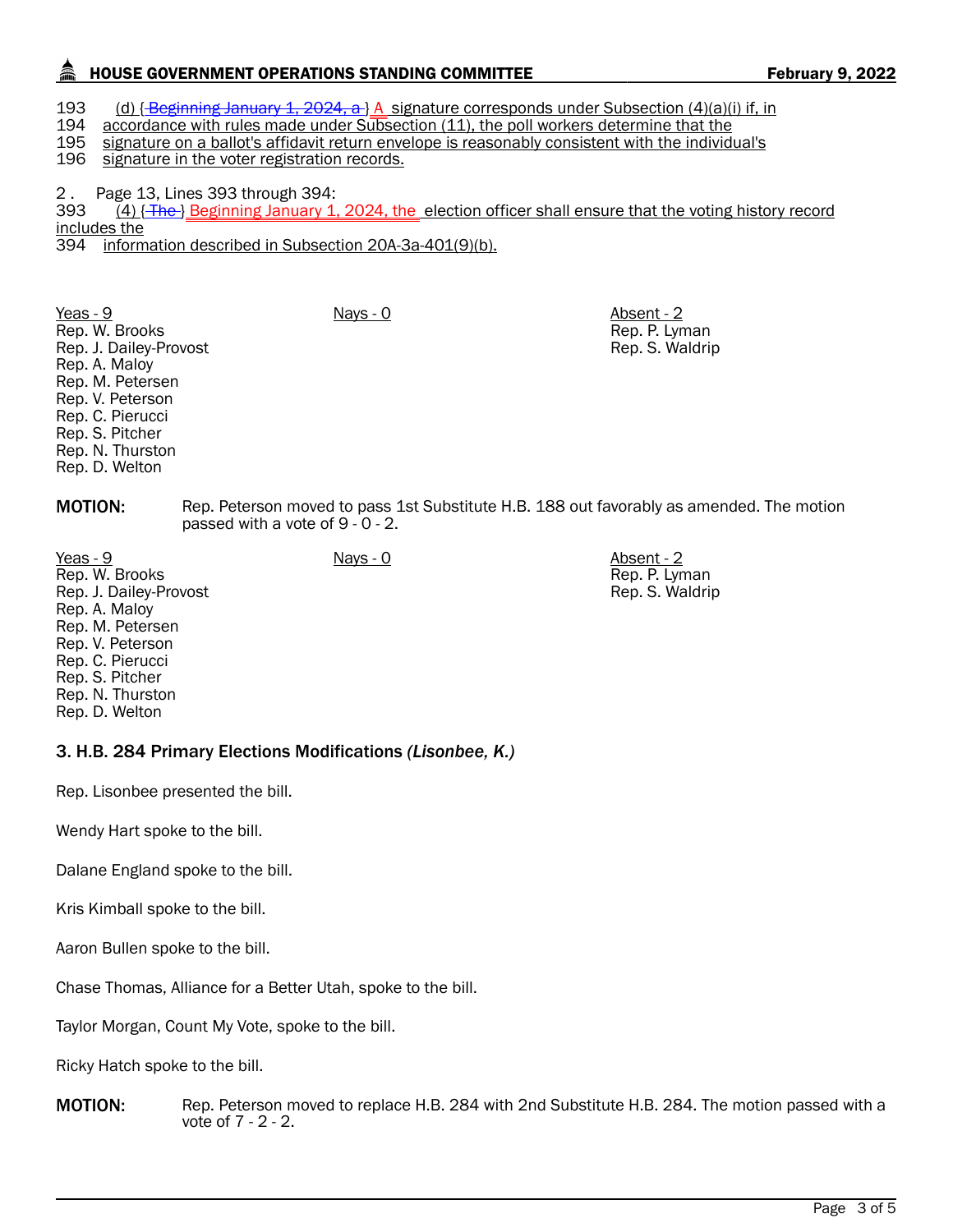# HOUSE GOVERNMENT OPERATIONS STANDING COMMITTEE FEBRUARY 9, 2022

Yeas - 7 Nays - 2 Nays - 2 Absent - 2 Absent - 2 Absent - 2 Absent - 2 Absent - 2 Absent - 2 Absent - 2 Absent - 2 Absent - 2 Absent - 2 Absent - 2 Absent - 2 Absent - 2 Absent - 2 Absent - 2 Absent - 2 Absent - 2 Absent -Rep. W. Brooks Rep. J. Dailey-Provost Rep. V. Peterson Rep. C. Pierucci Rep. S. Pitcher Rep. N. Thurston Rep. D. Welton

Rep. A. Maloy Rep. M. Petersen

Rep. J. Dailey-Provost Rep. S. Pitcher

Rep. P. Lyman Rep. S. Waldrip

Rep. P. Lyman Rep. S. Waldrip

**MOTION:** Rep. Pierucci moved to pass 2nd Substitute H.B. 284 out favorably. The motion passed with a vote of 7 - 2 - 2.

Yeas - 7 Nays - 2 Absent - 2 Rep. W. Brooks Rep. A. Maloy Rep. M. Petersen Rep. V. Peterson Rep. C. Pierucci Rep. N. Thurston Rep. D. Welton

# 4. S.B. 58 Day of Remembrance Observing the Incarceration of Japanese Americans During World War II *(Iwamoto, J.)*

Sen. Iwamoto presented the bill assisted by Floyd Mori.

Dalene England spoke in support of the bill.

Christy Vokley spoke in support of the bill.

Eldon Stahl spoke in support of the bill.

Jeanetta Williams spoke in support of the bill.

Kris Kimball spoke in support of the bill.

MOTION: Rep. Petersen moved to pass S.B. 58 out favorably. The motion passed with a vote of 9 - 0 - 2.

| Yeas - 9<br>Rep. W. Brooks<br>Rep. J. Dailey-Provost | $Nays - 0$ | Absent - 2<br>Rep. P. Lyman<br>Rep. S. Waldrip |
|------------------------------------------------------|------------|------------------------------------------------|
| Rep. A. Maloy                                        |            |                                                |
| Rep. M. Petersen                                     |            |                                                |
| Rep. V. Peterson                                     |            |                                                |
| Rep. C. Pierucci                                     |            |                                                |
| Rep. S. Pitcher                                      |            |                                                |
| Rep. N. Thurston                                     |            |                                                |
| Rep. D. Welton                                       |            |                                                |

#### 5. 2nd Sub. S.B. 28 Office of American Indian-alaska Native Health and Family Services *(Iwamoto, J.)*

Sen. Iwamoto presented the bill assisted by Rupert Steele, Chairman, Confederated Tribes of the Goshute Reservation, and Paul Tsosie, attorney for the Confederated Tribes of the Goshute Reservation.

Moroni Benally, Navajo Nation, spoke in support of the bill.